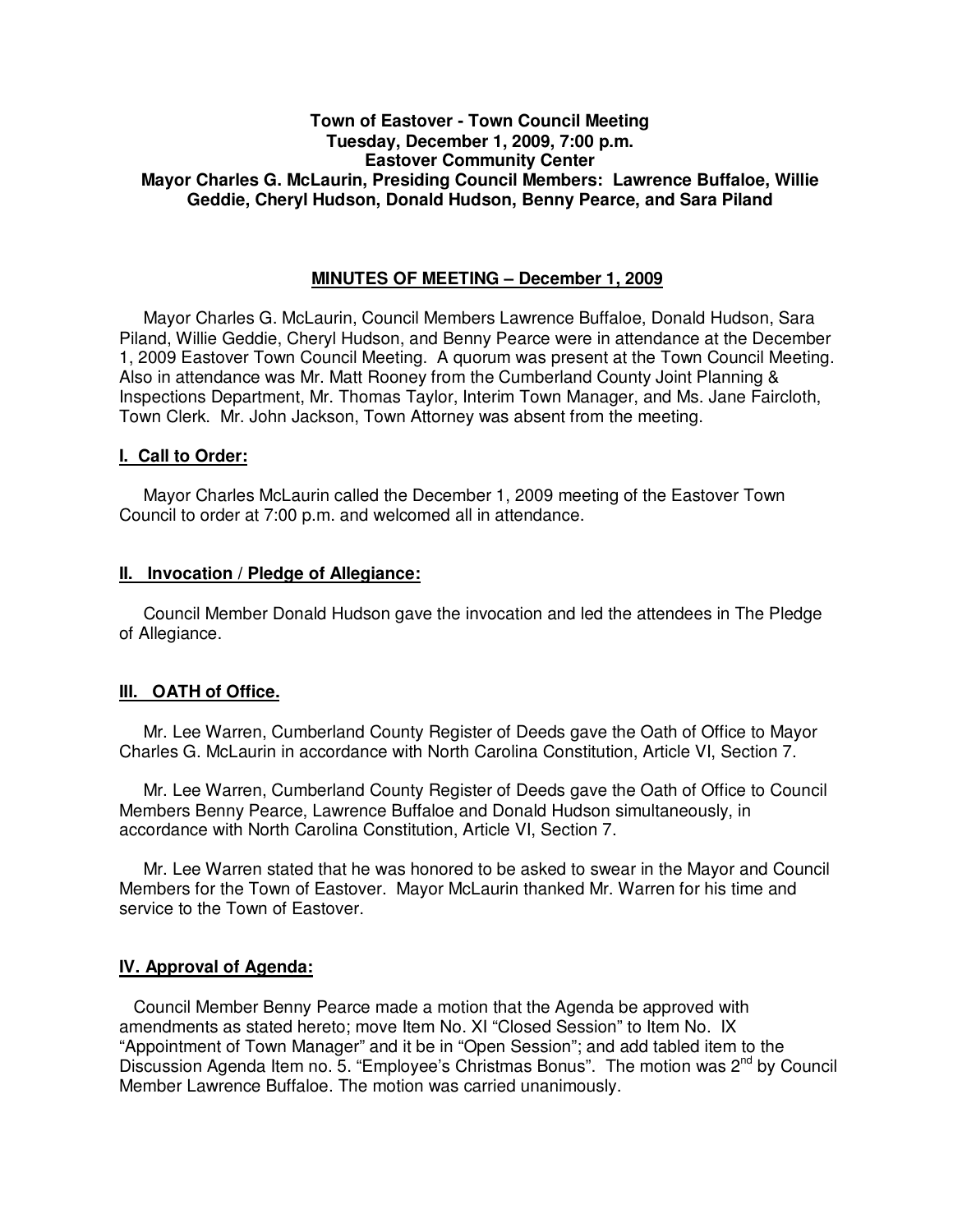## **V. Public Comments:**

 There was one public announcement. Mr. Morgan Johnson, Chairman of the Eastover Sanitary District gave an update on the water projects. He stated that the ESD water projects went out for bid on November 28, 2009 and should be breaking ground March 10, 2010 and bid opening will begin in January 2010. He stated that the costs are approximately \$7 Million.

 Mr. Johnson stated that the bridge (#B4492) on Dunn Road at the entrance of Rock Hill Road is going to be replaced by DOT, but he does not have a time line.

 Mayor McLaurin recognized and welcomed two new members to the "Citizens Advisory Committee". They are Ms. Ruby Underwood and Mr. Henry Tew. Ms. Underwood and Mr. Tew each gave a brief summary of themselves to the Town Council.

## **V. Consent Agenda:**

- 1. Consider approval of the October 6 2009 Town Council Minutes.
- 2. Consider approval of the September 30, 2009 Financial Report.

 Council Member Sara Piland made a motion to approve the Consent Agenda as stated. The motion was  $2^{nd}$  by Council Member Cheryl Hudson. The motion was carried unanimously.

## **VI. Discussion Agenda:**

## **Agenda Item #1:**

## **Presentation by Mr. Jay Barr concerning a walking-trail at Eastover Ball Park.**

 Mr. Jay Barr, Vice President of the Eastover Ballpark Association gave a briefing to the Town Council on the need and request from citizens for a "walking trail" at the ballpark. Mr. Barr gave a summary of what the walking trail would look like, and how it would be designed near the new soccer field and in between the two ball fields. Mr. Barr stated that the Eastover Ballpark Association does not have the funds to build the walking trail and is requesting assistance from the Town of Eastover to help with the funding. Mr. Barr stated that they hope to have the walking trail completed before "Heritage Day" if they can get the funds. The walking trail will be made of asphalt, 6 feet wide and will be for walking only, no vehicles. The Ballpark Association would be responsible for the upkeep of the walking trail, not the Recreation Department.

 Mayor McLaurin stated that the Eastover Civic Association was considering contributing to the walking trail also. Council Member Sara Piland stated that on December 3, 2009 the Eastover Civic Club will take some action on this issue. Council Member Piland asked Mr. Barr when they would need the funds and how much. Mr. Barr stated that the Eastover Ballpark Association would be managing and handling these funds. Mr. Barr stated they will get three bids for the work and they have determined it will cost approximately \$27,000. Mr. Taylor, Interim Town Manager stated that the funds would not be released, or a portion thereof until the work is done.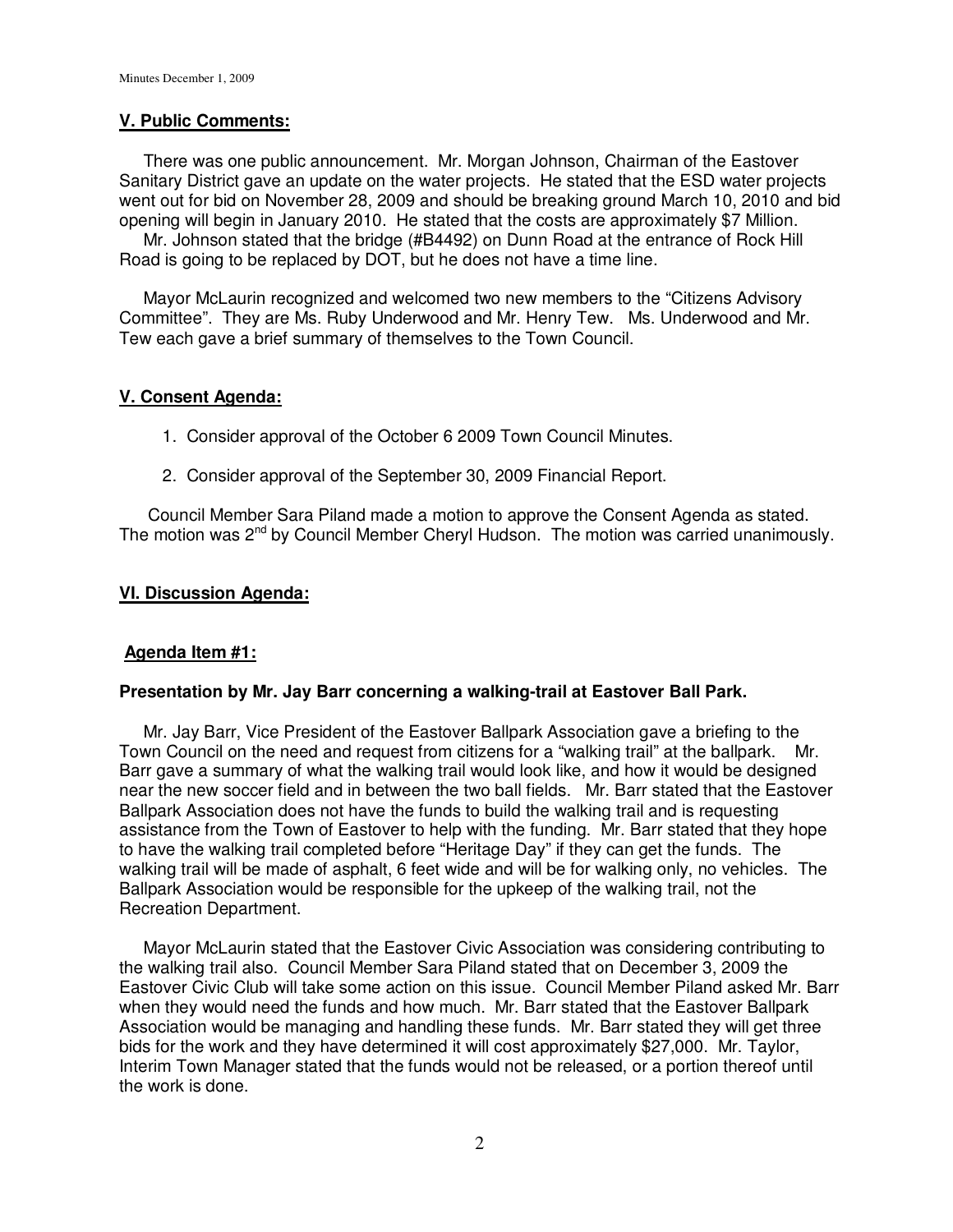The Town Council made the decision that the Town would grant conditional funds in the amount of \$20,000 to the Eastover Ballpark Association on the condition that 100% of these funds are to be used by the Association in constructing a walking trail at the Eastover Ballpark.

 The Town of Eastover further conditions that the "walking trail" would be for use by the general public during the periods of time the trail is open for use.

 The Town of Eastover requires that records will be provided to the Town of Eastover, as proof that all funds were expended for "public purpose" and all of the public/citizens of the Town of Eastover have/will be benefited.

 Council Member Sara Piland made a motion that the Town of Eastover commit, not to exceed \$20,000 for the construction of a walking trail at the Eastover Ballpark, and that a proposal be presented to the Town from the Eastover Ballpark Association. The motion was 2<sup>nd</sup> by Council Member Donald Hudson. The motion was carried unanimously.

## **Agenda Item #2:**

### **Site Plan Review – Case No. 09-118 Consideration of the Eastover Drug Store, C(P) Site Plan Review – County Zoning Ordinance: Zoning: (C(P); Acreage: 0/46 +/-; Location: At the Southwest Quadrant of US HWY 301 (Dunn Road) and SR 2996 (Church Street),South of SR 1728 (Middle Road) (Eastover).**

 Mr. Matt Rooney from the Cumberland County Planning & Inspections Department briefed the Town Council on Case No. 09-118. Mr. Rooney stated that the developer is requesting approval of a site plan for a proposed drug store. He stated that the property has 129.80 feet of road frontage along US HWY 301 (Dunn Road) and 155.10 feet of road frontage along SR 1731 (Church Street). This development will have a cross parking, loading zoning and dumpster agreement with the adjacent property (medical office building) in order to meet the minimum design regulations for this site. Mr. Rooney stated that six parking spaces will be used from the adjacent property to satisfy this development's off-street parking and the dumpster location, but will not reduce the number of required parking spaces needed for medical office site. Mr. Rooney stated that this property will be served by the Eastover Sanitary District for the water and sewer needs. He stated that the closest fire hydrant is located about 810 feet from the property, which will require the developer to install a fire hydrant within 500 feet of this lot.

 Mr. Rooney stated that a corrected conditions sheet is in your agenda book. The only changes made to the condition sheet are that the sidewalk on Church Street is no longer required. He stated that the original condition sheet required a sidewalk on Dunn Road and on Church Street. Mr. Rooney stated that signs would have to meet standards as currently stated for C(P). Mr. Rooney stated that the staff recommended approval of Case No. 09-118.

 Mr. Chuck Furr, developer stated that the sign would be on the building and in keeping with the school building/medical facility. The new building will have dormers on it and would be first class.

 Council Member Cheryl Hudson made a motion to approve Case No. 09-118 as stated on the corrected condition sheet. The motion was 2<sup>nd</sup> by Council Member Lawrence Buffaloe. The motion was carried unanimously.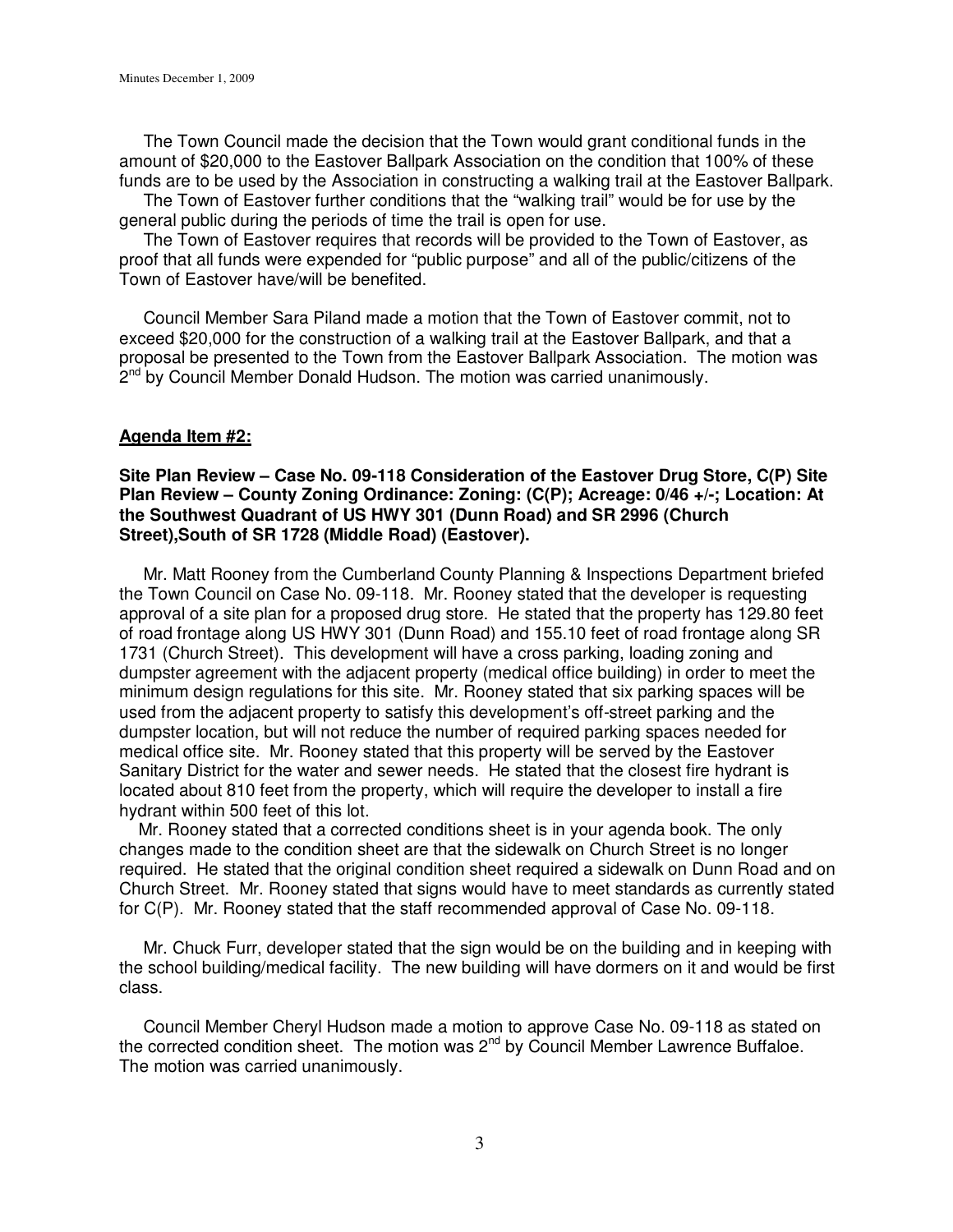# **Agenda Item #3:**

# **Presentation by Mr. Matt Rooney and Mr. Thomas Taylor concerning the development plan for commercial district.**

 Mr. Matt Rooney from the Cumberland County Planning & Inspections Department gave a presentation concerning the proposed development plan for a commercial district. Mr. Rooney stated that they will be looking at six pieces of the zoning ordinances. He stated that landscaping would be another item. He stated that the Dunn Road area that is considered to be commercial has many types of zoning, as there is residential and commercial in this area. He stated that there are four zoning ordinances they are looking at, and they are Office Institutional District C(1); Planned Commercial District C(1); Planned Commercial District C(2); and Commercial District C(P). He said we are also looking at signs and use of zoning district. We discussed no new districts and to concentrate on what we have. Mr. Rooney stated C(2)P can have no bars or nightclubs. Mr Rooney stated the Council could create a new district that is not in the current ordinances. He stated that this needs more work put into it. He stated that we need to concentrate on the ordinances we have and or create a new ordinance. Mr. Rooney stated that a new zoning could be a "Central Business District" zoning.

 Council Member Sara Piland stated that property owners along the proposed business district must be involved. She stated that we need to have a session of homeowners in the downtown district. She said we could send letters to individuals in the central downtown district. Council Member Piland stated that perhaps after Christmas we could get the group together to discuss with the homeowners and get their response and opinion. Council Member Piland stated we would like the Commercial District to be C(2)P not CP, and we need the property owners to consider this. Mr. Rooney stated that he would put more work into this and see what is already out there in this area. Council Member Piland stated that we could send a formal letter to these property owners and meet in January 2010 to discuss. Council Member Buffaloe stated that he did not think the Council would be ready for a meeting with property owners in January. Mr. Rooney stated that he would give another status report to the Town Council in January

## **Agenda Item #4:**

## **Consider donation for Professorship in honor of Distinguished Professor David M. Lawrence, UNC School of Government.**

 The Council Members discussed making a monetary donation and the final decision was that since none of the Town Council knew Professor Lawrence they would send a written thank you.

 Council Member Lawrence Buffaloe made a motion to send a written thank you to the UNC School of Government to thank Professor David M. Lawrence for his years of service. The motion was 2<sup>nd</sup> by Council Member Benny Pearce. The motion was carried unanimously.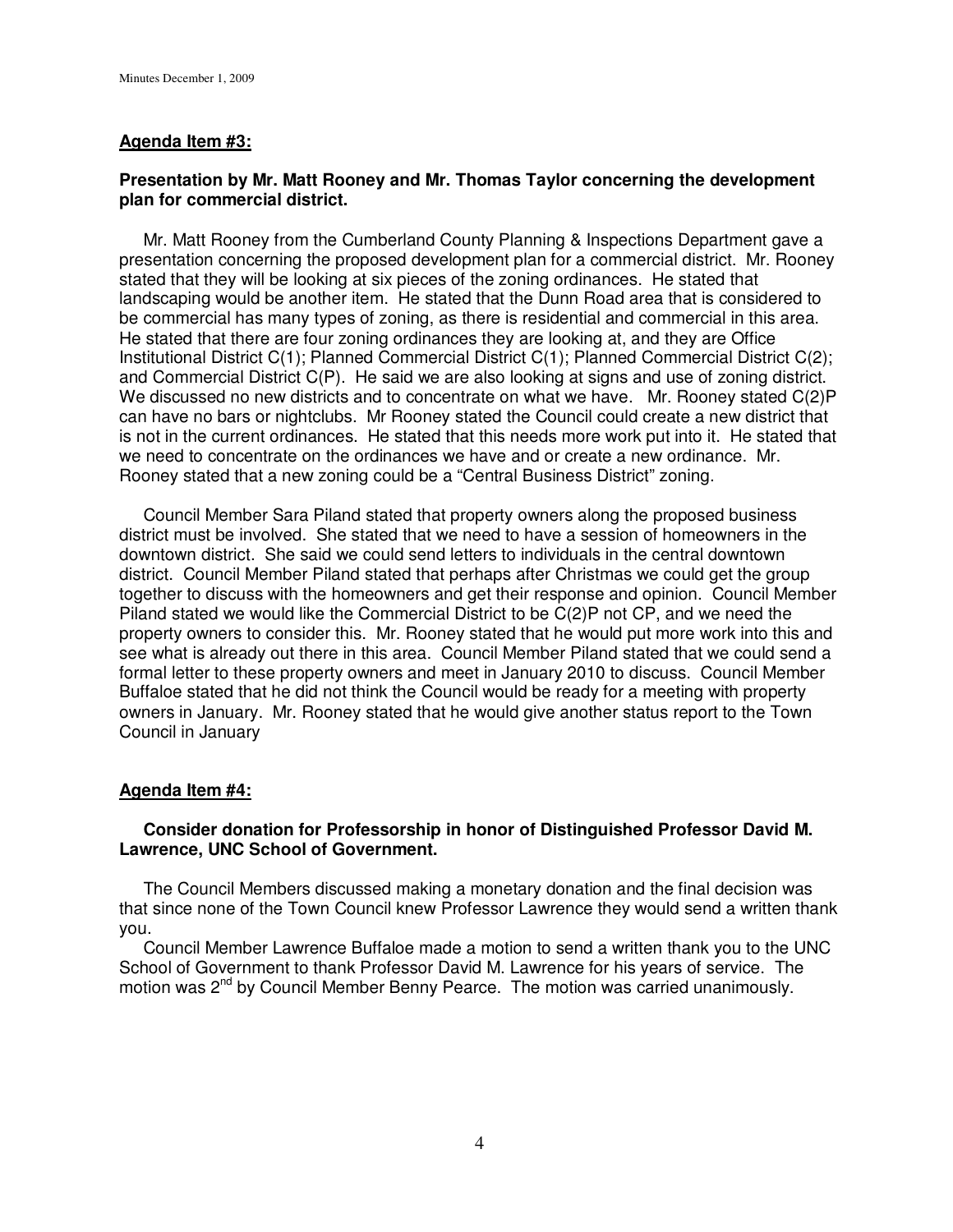## **Agenda Item #5:**

## **Consider Christmas Bonus for Town employees.**

Council Member Cheryl Hudson made a motion to give the same amount to the Town Employees that was given last year and to include Mr. Daniel West, as he was not a town employee last year. Council Member Benny Pearce  $2^{nd}$  the motion. The motion was carried unanimously.

#### **VIII. Election of Mayor Pro-Tem.**

 Council Member Lawrence Buffaloe made a motion to appoint Council Member Sara Piland as Mayor Pro-Tem. The Motion was 2<sup>nd</sup> by Council Member Willie Geddie. The motion was carried unanimously.

 Mayor McLaurin asked Council Member Sara Piland if she accepted the appointment, and she replied yes.

#### **IX. Appointment of Town Manager.**

 Mayor Charles McLaurin requested a motion to appoint the new Town Manager, Mr. Kim Nazarchyk. Council Member Sara Piland made a motion to appoint Mr. Nazarchyk as Eastover's Town Manager. The motion was 2nd by Council Member Cheryl Hudson. The motion was carried unanimously.

Mayor McLaurin asked Mr. Nazarchyk if he accepted the position, and Mr. Nazarchyk replied yes.

#### **X. Receive Mayors Update**:

 Mayor McLaurin stated that Rhodes Pond Is going to be a recreation pond. He stated that it will have fishing, canoeing and picnic area for citizens to enjoy. Mr. Lee Warren stated that this will definitely be a plus for the area.

 Mayor McLaurin informed the Town Council that on February 5, 2010, Eastover will host the Mayor's Collation Meeting. It will be held at the Eastover Community Center.

 Mayor McLaurin informed the Town Council that Ethics Training will be held in March, 2010 in Cumberland County. He stated he will have further information at a later date.

 Mayor McLaurin informed the Town Council and the "Citizens Advisory Committee" that he wants to have a Town flag. He stated he has some ideals, but wants input from the Town Council and the Citizens Advisory Committee.

 Mayor informed everyone in attendance that a reception would follow the Town Council Meeting and asked everyone to stay and enjoy the refreshments.